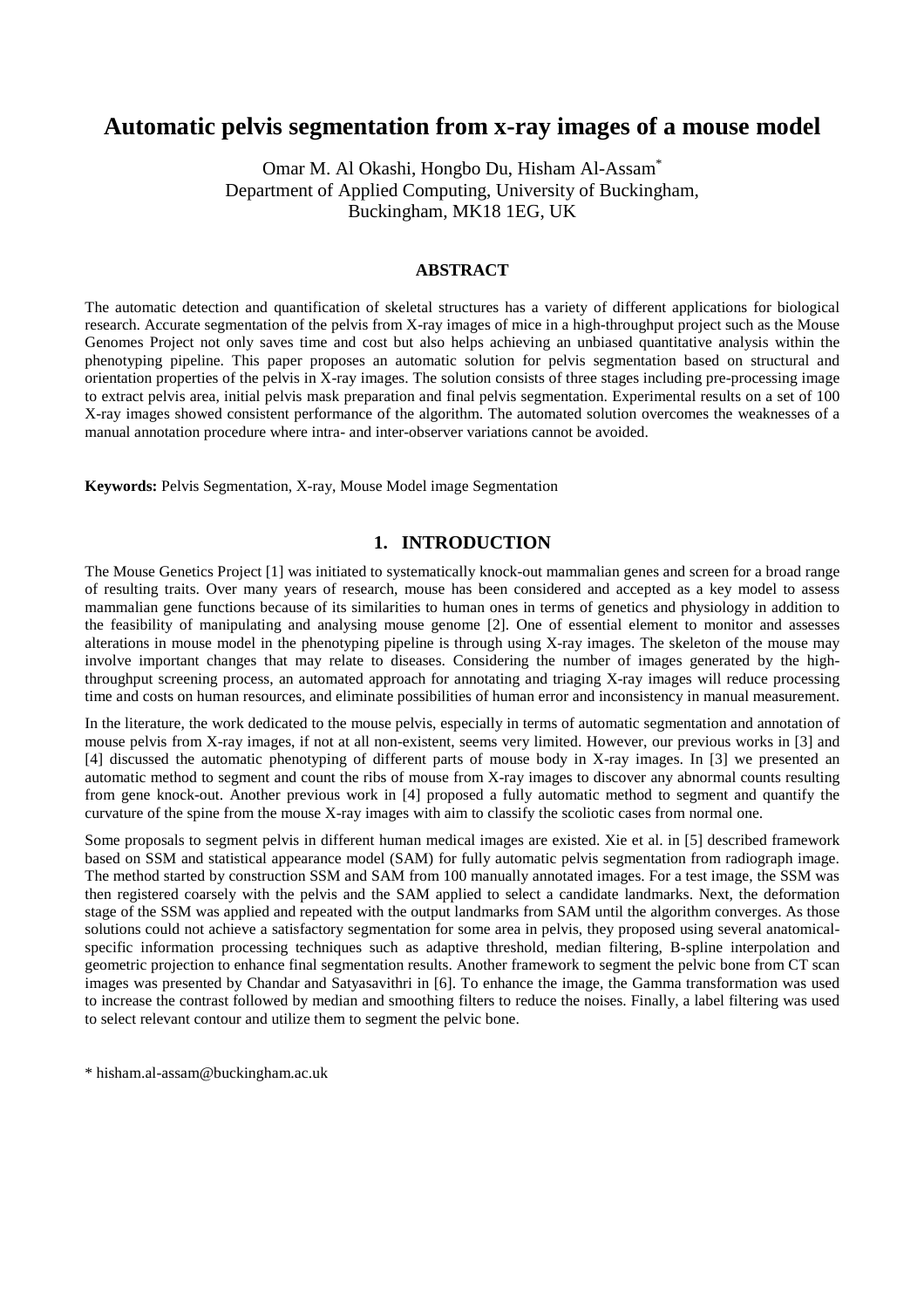This paper proposes an automatic solution for pelvis segmentation based on structural and orientation properties of the mouse pelvis in the X-ray images. In this proposal, we interested in the segmentation of the two girdles bones of the pelvis. Experimental results on a data set of X-ray images confirmed the effectiveness of the proposed method with an overall accuracy up to 85%.

#### **2. METHODOLOGY**

Our proposed solution consists of three main stages. The process starts with pre-processing the dorso-ventral 2D X-ray image that includes alignment, cropping of the pelvis ROI and then enhancing it. This is followed by segmenting an initial pelvis mask from the surrounding bones and other artefacts within the ROI. The method finally prepares an enhance pelvis image before masking it with initial pelvis mask to extract the final pelvis shape. The following subsections explain each step of solutions in more details.

#### **2.1 Pre-Processing**

The pre-processing step prepares the image for accurate pelvis segmentation. This step involves three operations: (a) aligning the mouse skeleton in a given image, (b) cropping the ROI, and (c) to enhancing the contrast of the cropped ROI. The inconsistent initial position of the mouse body in the input image as shown in Figure 1.a might complicate the later stages. The alignment operation is intended to bring the mouse body to a vertical position in order to enable accurate cropping of ROI. To perform the alignment, we adopt the method developed in our previous work in [4]. The method is based on locating two points on the mouse body after applying initial rotation (Figure 1.b) and then aligning the body by the angle that bring the line between the points P and Q to the vertical position as shown in the Figure 1.c. Further details of this method can be found in [4].

After aligning the mouse body to a vertical position, we followed the method developed in our previous work [3] to crop the pelvis ROI from the aligned image. The main steps of the method as follows. First, a limb-and-skull mask similar to that in Figure 1.d is obtained by applying the High Emphasis-Butterworth High Pass Filter followed by the region grow segmentation [7]. After that, four reference points, as highlighted by the blue points in Figure 1.e, were annotated by using the limb-and-skull-mask to estimate the ROI. Further details of this method can be found in [3].



(a) Input mouse X-ray image of full body dorso-ventral view before alignment, (b) P and Q key alignment points and the line between them annotated on the initially rotated mouse body, (c) Mouse body after rotating it by the obtained angle of rotation (d) limb-and-skull-mask and (e) four annotated landmarks to crop the pelvis ROI

As shown in Figure 2.a, the cropped ROI may have very poor contrast that may affect the accuracy of pelvis segmentation. To increase the contrast of the pelvis, we use the grey scale morphology operations [7] and the result as shown in Figure 2.b.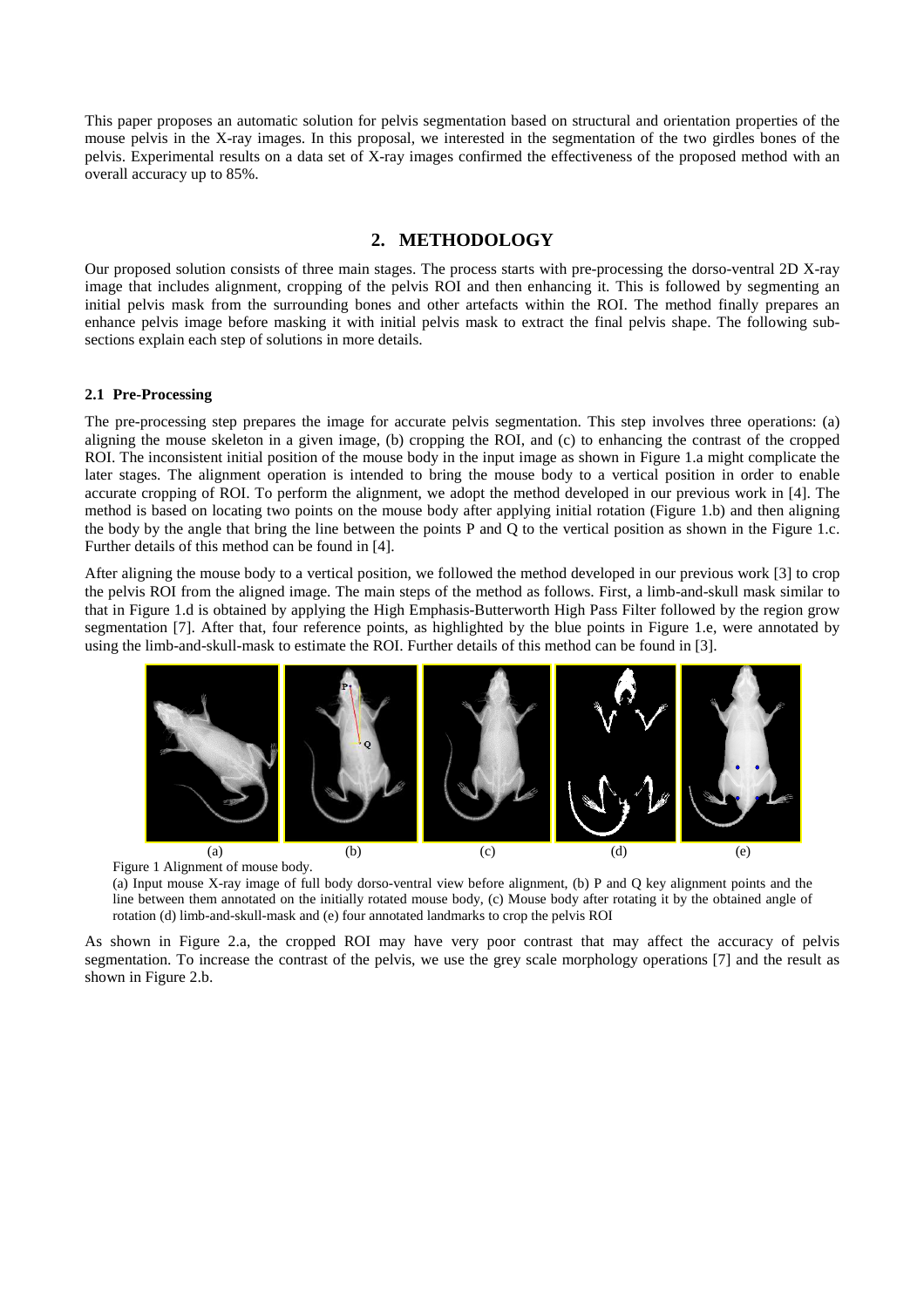

Figure. 2 Enhancing the contrast of the pelvis ROI. (a) Initial cropped ROI before the enhancement, (b) enhanced ROI by using grey-scale morphology operations.

#### **2.2 Prepare pelvis mask**

This stage aims to prepare a binary mask for the pelvis in order to use it in the next stage to extract the pelvis. First, the Gabor filters with the set of angles between  $(85^\circ)$  and  $(95^\circ)$  is used to estimate the initial location of the pelvis girdles as shown in Figure 3.a. Gabor filters are bandpass filters which obtained by modulating a Gaussian envelope function with a sinusoidal wave and they are employed for feature extraction, edge detection and texture analysis in image processing [8]*.* The Gabor filter is chosen because in the aligned image the two girdles are most likely to be vertical. Next, the image in Figure 3.a is transformed to binary form using the threshold value generate by Otsu method [9] as shown in Figure 3.b. To denoise this image, non-pelvis objects are filtered out by comparing its features against some known feature values for the pelvis (i.e. Size, position and rotation angle) and. Finally, a closing binary morphology operations with  $0^{\circ}$  and  $90^{\circ}$  are applied to the binary image to build an initial pelvis mask shown in Figure 3.c.



Figure 3. Initial pelvis mask preparation. (a) Result of applying Gabor filter; (b) Result of binary transformation; (c)Initial pelvis mask

#### **2.3 Pelvis segmentation**

The last stage of the pelvis segmentation starts with further processed the image in Figure 2.a with Gamma transformation [7] to increase its contrast as shown in Figure 4.a. Next, to exclude unwanted background noises around the pelvis, the grey scale morphology enhancement is applied on the image of Figure 4.a and the result is as shown in Figure 4.b. As it could be seen from Figure 4.b, the two girdles of the pelvis are very clear and distinctive from its background and all what is needed is to remove the pelvic vertebrae in the middle. To do so, a bit-wise multiplication is done between the initial mask of Figure 3.c and the enhanced version of the pelvis of Figure 4.b to produce the pelvis as shown in Figure 4.c. Finally, that segmented pelvis is transformed to binary mask using Otsu method. Figure 4.d shows the original image with pelvis girdles superimposed on top.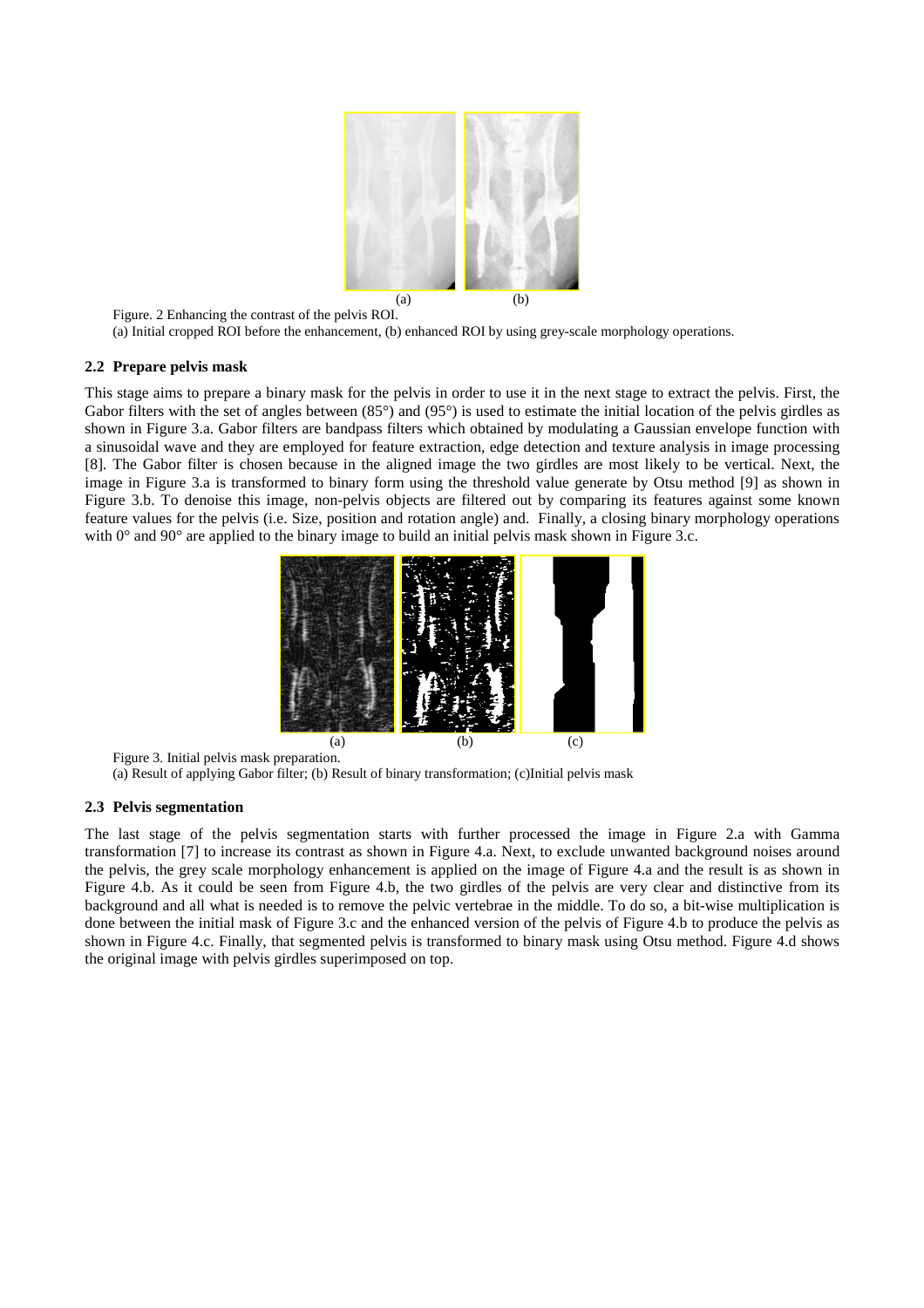

Figure 4. Final pelvis segmentation (a) Result of applying Gamma transformation on enhanced contrast pelvis, (b) result of applying grey-scale morphology operations, (c)final segmented pelvis, (d) the segmented pelvis superimposed on the original aligned image

### **3. RESULTS**

We have tested our method on a dataset of 100 full body dorsoventral view X-ray images. These 100 images include a variety of images of different degrees of difficulties in image analysis. For the purpose of this paper, our concern is to perform accurate segmentation of the pelvis girdle. To evaluate the segmentation of the results, we subjectively rated the quality of each image result as 'good', 'acceptable' or 'poor' by referring to several manually annotated images provided by an expert. Table 1 below shows the percentage of each level for each measurement.

Table 1. Accuracy of pelvis segmentation

|                     | Good | Acceptable | Poor |
|---------------------|------|------------|------|
| Pelvis segmentation | 35%  | 9%         | 6%   |

The result is said to be 'good' if all or almost all of the pelvis girdles are segmented without extra noises as shown in Figure 5.a. In some cases, the whole required part of the pelvis is well segmented but with some small extra noise or some unwanted object segmented also. Such cases are rated as 'acceptable' quality as shown in Figure 5.b. The final 'poor' level happens when one or both girdles are missing either completely or partially as shown in Figure 5.c.



(a) Good level pelvis segmentation, (b) Acceptable level pelvis segmentation, (c) Poor level pelvis segmentation

### **4. DISSCUSION**

In general, all the proposed methods in this chapter showed good level of accuracy. Even with the fact that the quality check was done subjectively, the obtained results were considered as very encouraging, demonstrating the initial success of the proposed methods. Because of the bone segmentation from the X-ray images is not easy task, we can see that the accuracy of the pelvis segmentation is reasonable but not as high as we expected. One of the possible reasons that cause the 'poor' segmentation is the inaccurate cropping for pelvis ROI. One of the possible phenotyping that needed to measure from the pelvis is the flaring in the ischia, the base bone of the pelvis. Following the pelvis segmentation, this